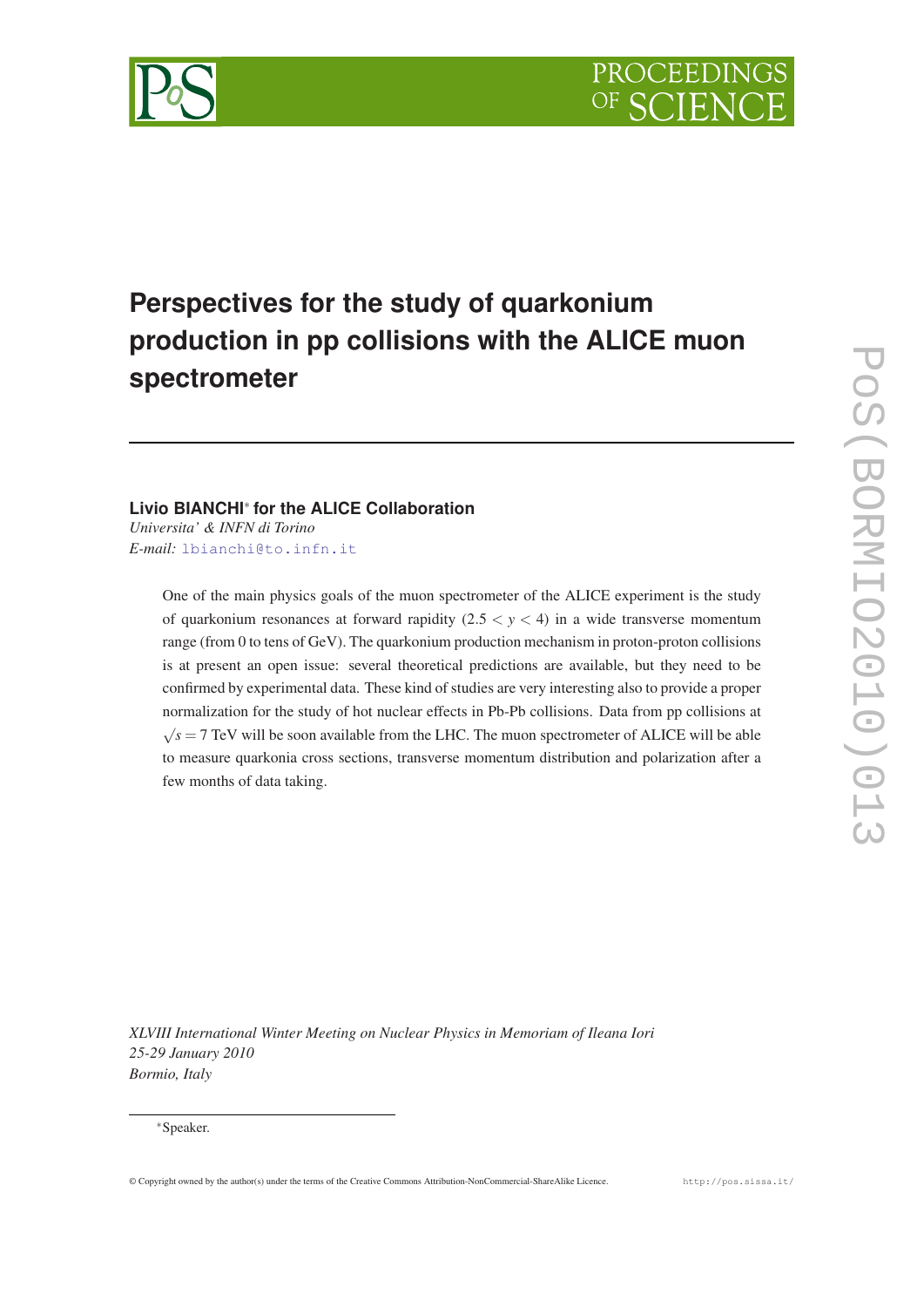

Figure 1: *J*/ψ differential cross-section and polarization as measured by the CDF collaboration

## 1. The Quarkonium production puzzle

The production of any given quarkonium state [\[1](#page-5-0)] is believed to be factorisable into two parts: the first, where a heavy quark and antiquark pair is produced, is driven by perturbative QCD; the second, concerning the formation of a physical bound state, is under the auspices of nonperturbative QCD and models have been proposed to explain the properties of quarkonium production.

With precise measurements of quarkonia and a large quantity of data available, the mechanism underlying the production of these resonances still remains elusive, being more complicated than initially expected.

The Colour Singlet Model (CSM) of quarkonium production enjoyed some success before CDF measured an excess of direct  $J/\psi$  production more than an order of magnitude greater than predicted; moreover the  $p<sub>T</sub>$  dependence provided by the model was uncorrect (see Figure 1a). The Colour Octet Mechanism (COM) was proposed as a solution to this problem, suggesting that the heavy quark pairs could evolve into quarkonium states with particular quantum numbers through radiation of soft gluons during hadronisation. CSM and COM are two different truncations of the effective field theory called NRQCD, which provides the formalism for the factorization approach. Other phenomenological models are the CEM (Color Evaporation Model - see Section [3](#page-2-0)) and the so-called CSM+s-channel cut, which is a promizing approach for the understanding of preliminary data from Phenix.

Despite the successes of COM to describe the observed  $p<sub>T</sub>$  differential cross-section, recent measurements at CDF and DØ show disagreement with COM predictions on polarization (see Figure 1b and Section [4](#page-3-0)).

# 2. The ALICE Forward Muon Spectrometer

ALICE [\[3](#page-5-0)] is the dedicated heavy-ion experiment at the LHC. It can be seen as the integration of a central barrel part (which covers mid-rapidity,  $|y| < 0.9$ ) with an arm dedicated to the detection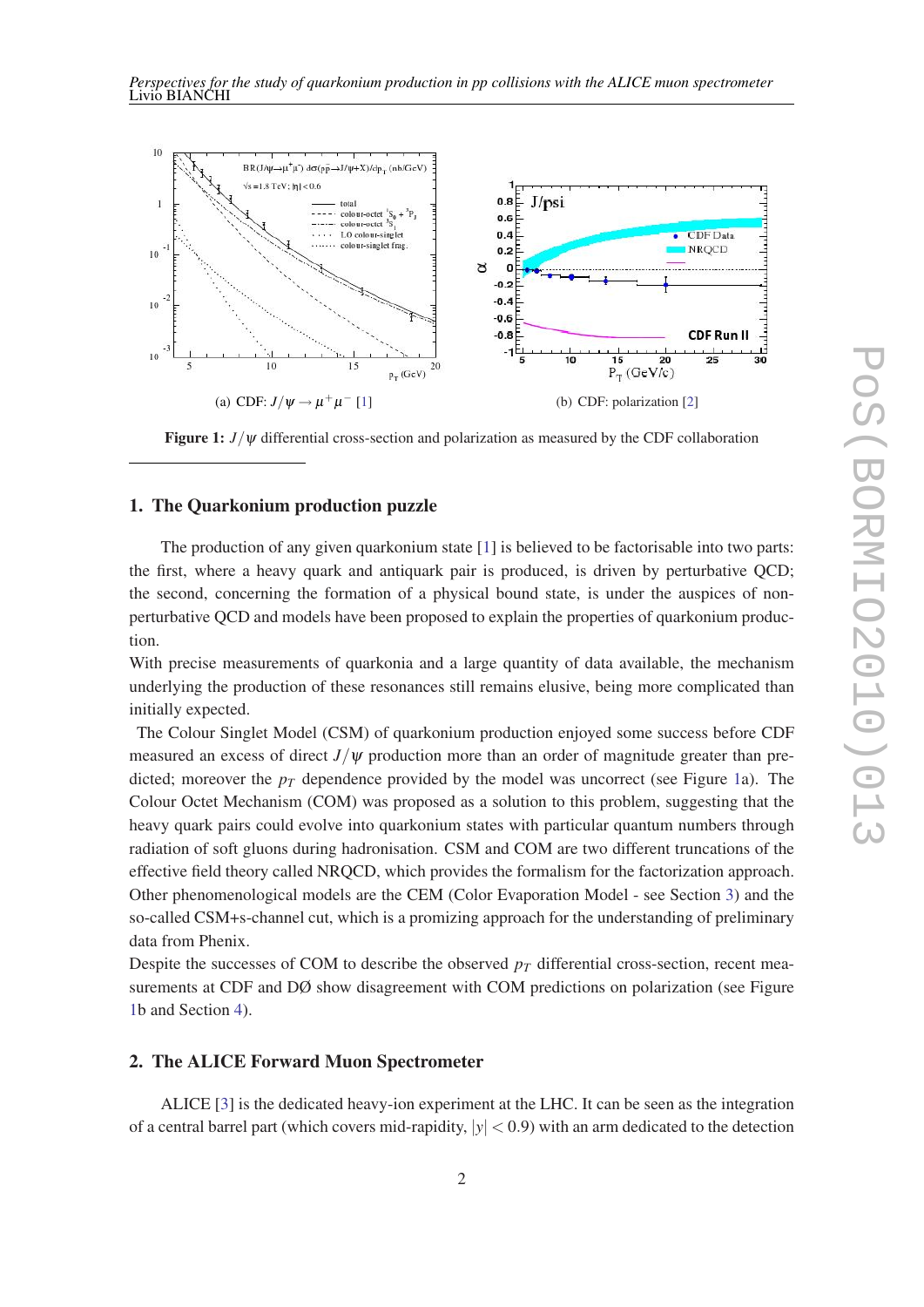<span id="page-2-0"></span>of muons, the Forward Muon Spectrometer.

The angular acceptance of the Forward Spectrometer  $[4, 5]$  $[4, 5]$  $[4, 5]$  $[4, 5]$  covers the range  $2^{\circ}$ -9°corresponding to a pseudorapidity range from 2.5 to 4. Since it covers the forward direction, its design is similar to solutions used in fixed target experiments [\[6\]](#page-5-0). The important difference is that the forward hadron flow cannot be absorbed in a plug because the beam pipe passes through the experiment. Instead, the particles have to be absorbed in a dense beam shield (Pb and W) decreasing the hit rates on the detector planes to acceptable levels.

The front absorber, being placed between the interaction point and the first tracking chamber, has a total of  $10\lambda$ <sub>*I*</sub> and consists of carbon, concrete and steel. The outer surface of the absorber is covered by heavy materials (W and Pb), in order to shield the central barrel detectors (mainly the TPC) against background particles. The tracking system consists of five stations with two planes each, made of very thin (∼ 5% *X*0) cathode pad tracking stations. To limit the occupation rate to a maximum of 5% in central Pb-Pb collisions, the full set of chambers has more than 1 million channels. One tracking station is placed inside a dipole magnet with a maximum field of 0.7 T. The momentum of the muons is determined from a combination of deflection angle and sagitta measurement. The muon filter, a  $7\lambda$ <sup>*I*</sup> Fe absorber wall, suppresses the remaining hadron rate on the 4 planes of single-gap RPCs of the trigger system, which have a high time resolution and provide a level-0 muon and dimuon triggers to the ALICE central trigger system in ∼800 ns.

#### 3. Quarkonia production in pp collisions

In the forward muon arm,  $J/\psi$  production at  $\sqrt{s} = 14$  TeV has been simulated using the Color Evaporation Model (CEM). In this model the quarkonium production cross section is a measurable fraction  $(F_C)$  of all  $Q\overline{Q}$  pairs below the  $H\overline{H}$  threshold (where *H* is the lowest mass heavy flavour hadron), without any constraint on the color or spin of the final state. The  $Q\bar{Q}$  pair then neutralizes its color by interaction with the collision-induced color field.

At leading order, the production cross section of a quarkonium state C in a AB collision is:

$$
\sigma_C^{CEM} = F_C \sum_{ij} \int_{4m_Q^2}^{4m_H^2} d\hat{s} \int dx_1 dx_2 f_{i/A}(x_1, \mu^2) f_{j/B}(x_2, \mu^2) \hat{\sigma}_{ij}(\hat{s}) \delta(\hat{s} - x_1 x_2 s)
$$

where A and B can be any hadron or nucleus,  $i j = q \bar{q}$  or *gg*,  $\hat{\sigma}_{ij}(\hat{s})$  is the  $i j \rightarrow Q \bar{Q}$  subprocess cross section and  $f_{i/A}(x_1,\mu^2)$  is the parton density in the hadron or nucleus. Finally, s and  $\hat{s}$  are respectively the hadronic and partonic center of mass energies.

The results presented here have been obtained with the MRST HO PDF, with  $m_c = 1.2 \text{ GeV}/c^2$  and  $\mu = 2m_c$  [\[7\]](#page-5-0). The calculation gives a *J*/ $\psi$  total cross-section of 53.9  $\mu$ b, including the feed-down from higher mass resonances.

A typical data taking period of one year (assuming  $10^7$  s running time) at  $L = 3 \cdot 10^{30}$  cm<sup>-2</sup>s<sup>-1</sup> corresponds to an integrated luminosity of 30 pb−<sup>1</sup> . With these inputs, the expected *J*/ψ statistics is  $\sim 2.8 \cdot 10^6$  $\sim 2.8 \cdot 10^6$  $\sim 2.8 \cdot 10^6$  events [8]. The background under the *J*/ $\psi$  peak (see Figure [2\)](#page-3-0) is dominated by correlated decays of heavy flavours, but is anyway expected to be quite small  $(S/B=12)$ . It will be possible to study the transverse momentum distribution of the  $J/\psi$  with negligible statistical errors up to at least  $p_T = 20 \text{ GeV/c}$ .

For what concerns the  $\Upsilon(1S)$  an amount of  $\sim 2.7 \cdot 10^4$  events is expected in one year of data taking;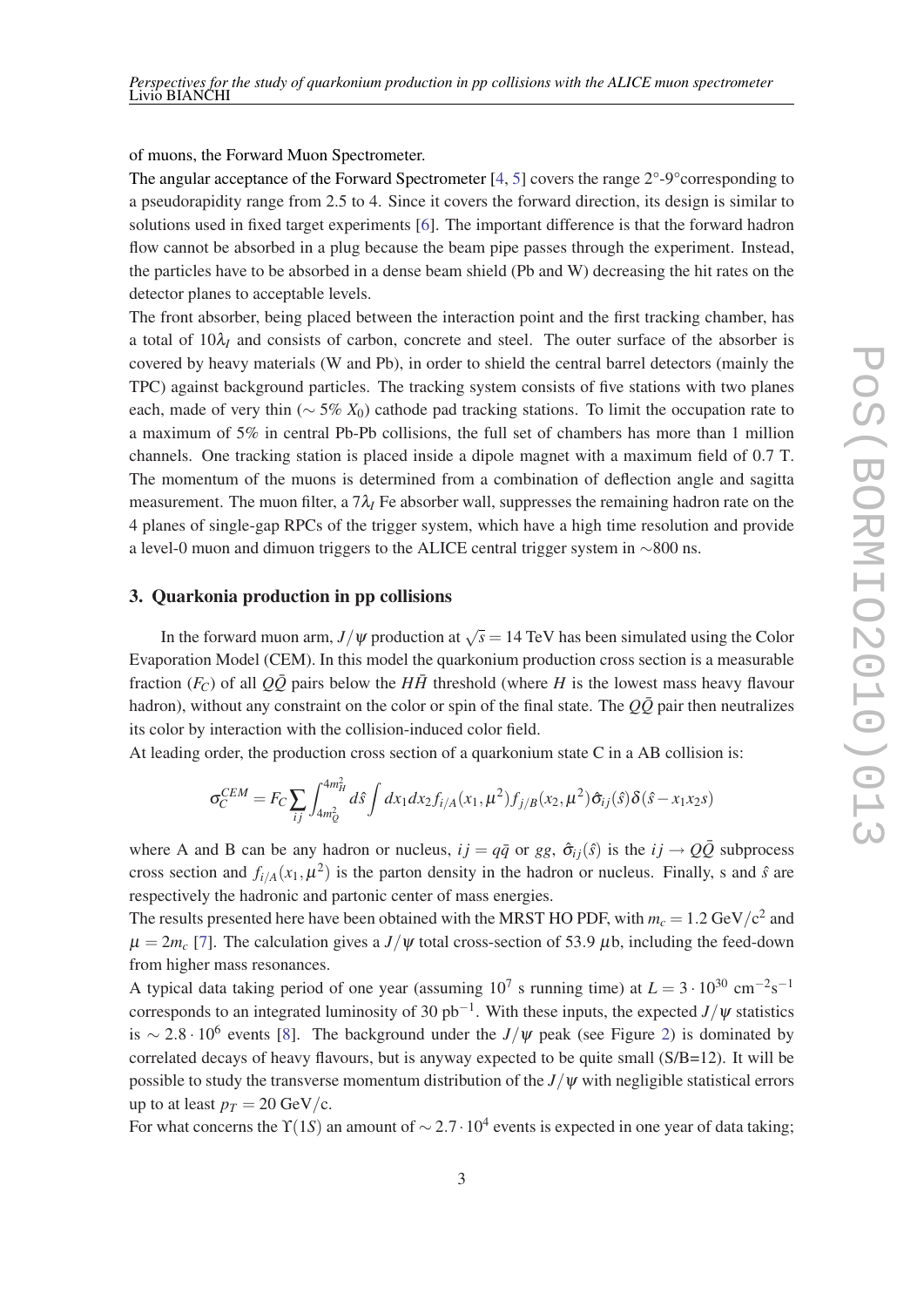<span id="page-3-0"></span>

**Figure 2:** Opposite sign dimuon mass spectra expected for  $\sqrt{s} = 14$  TeV proton-proton collisions at nominal luminosity  $(3 \cdot 10^{30} \text{ cm}^{-2} \text{s}^{-1})$  in  $10^7$ s [[8\]](#page-5-0)

this statistics will allow, in addition to the integrated cross section measurement, a study of the *p<sup>T</sup>* distribution.

# 4. Polarization

The polarization of a quarkonium state can be determined by measuring angular asymmetries of the decaying products. The full angular dependence of the decay width is:

$$
\frac{1}{\Gamma}\frac{d\Gamma}{dcos\theta d\phi} = 1 + \alpha cos^2\theta + \mu sin(2\theta)cos\phi + \frac{v}{2}sin^2\theta cos(2\phi)
$$

while usually (but not always properly), the  $\theta$  dependence is the only considered:

$$
\frac{d\Gamma}{dcos\theta} \propto \frac{3}{2(\alpha+3)} (1+\alpha cos^2\theta)
$$

The  $\alpha$  parameter is related to the fraction of  $Q\overline{Q}$  observed in the longitudinal and transverse spin states:

$$
\alpha = (\sigma_T - 2\sigma_L)/(\sigma_T + 2\sigma_L)
$$

and the measured value depends on the polarization axis chosen (e.g. Helicity or Collins-Soper [[9](#page-5-0)]).

The evolution with respect to  $p<sub>T</sub>$  of the  $\alpha$  parameter is a possible way to discriminate among the different production models, since it is strongly dependent on the model itself.

With the expected statistics at  $\sqrt{s} = 14$  TeV and nominal luminosity (see Section [3](#page-2-0)), it will be possible to carry out a detailed analysis of the  $p<sub>T</sub>$  dependence of the  $\alpha$  parameter for both inclusive  $J/\psi$  and Y. Figure [3](#page-4-0) shows the  $\alpha$  parameter reconstruction capability in an integrated-over- $p_T$ approach (a) and in four  $p<sub>T</sub>$  bins (b) for the  $\Upsilon(1S)$ . With this statistics an analysis of the full angular distribution will also be achievable.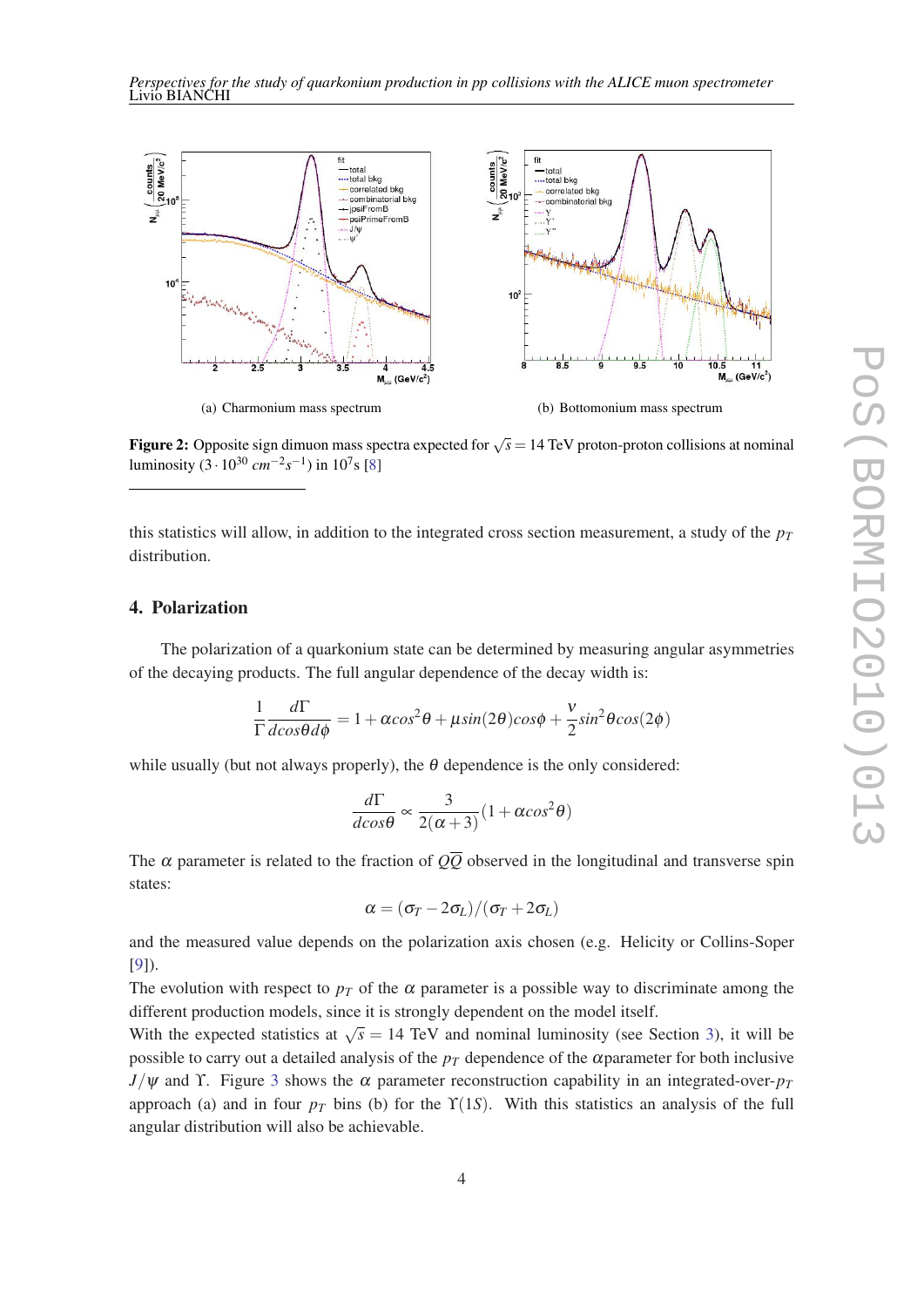<span id="page-4-0"></span>

(a) Polarization parameter reconstruction from a fit to the *cos*θ distribution. Helicity reference frame, *pT* range: 0-20 GeV/c



(b) Difference between  $\alpha_{rec}$  and  $\alpha_{gen}$  in four  $p_T$ bins in the Collins-Soper reference frame

Figure 3: ϒ(1*S*) polarization study in the ALICE Forward Muon Spectrometer





PDF sets and simulation results

**Figure 4:** Low-*x* gluon PDF study from  $J/\psi$  produced at  $\sqrt{s} = 14$  TeV in 1 year of data taking at nominal luminosity [[8\]](#page-5-0)

# 5. Low-*x* gluon Parton Distribution Function

The PDF for gluons is poorly known for *x* around and below  $10^{-5}$ , where the various calculations show significant differences, having to rely on extrapolations. Leading order calculations show that in pp collisions at  $\sqrt{s} = 14 \text{ TeV}$ ,  $J/\psi$  with  $y > 3$  are produced by gluons carrying a fraction  $x < 10^{-5}$  of the proton momentum. CEM calculations at  $\sqrt{s} = 14$  TeV and nominal luminosity [[8](#page-5-0)] show that, analyzing the y distribution for  $J/\psi$  and  $\Upsilon$  collected in 1 year, we can discriminate among different gluon distribution functions in the region  $x < 10^{-5}$ , which accessible for the muon spectrometer (see Figure 4a).